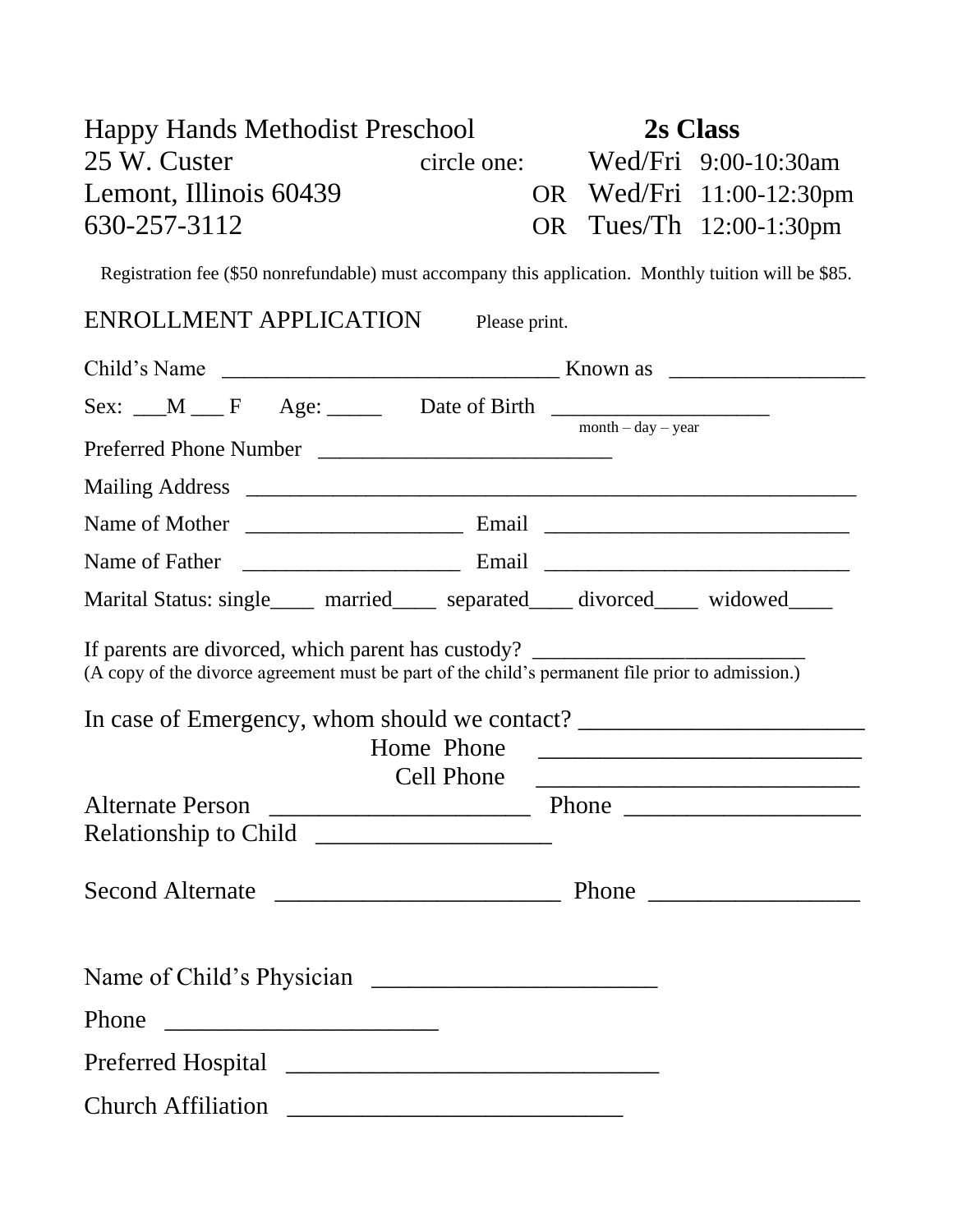Is there anything (physical/emotional) you would like us to know about your child? Allergies?

Please initial on each line. I hereby grant permission for my child, \_\_\_\_\_\_\_\_\_\_\_

Formal Religious Observance or Instruction Authorization to participate in Bible Story Time, prayer at snack or any other Christian religious observance that is part of the general curriculum and basic philosophy of Happy Hands Preschool.

Activity Authorization

to use all the play equipment and participate in all the activities.

\_\_\_\_\_ Travel or Field Trip Authorization

to leave Happy Hands Methodist Preschool under the supervision of a staff member for neighborhood walks or field trips in an authorized vehicle.

Picture Release

to be photographed or video taped while involved in Happy Hands' activities. No commercial use will be made without further consent.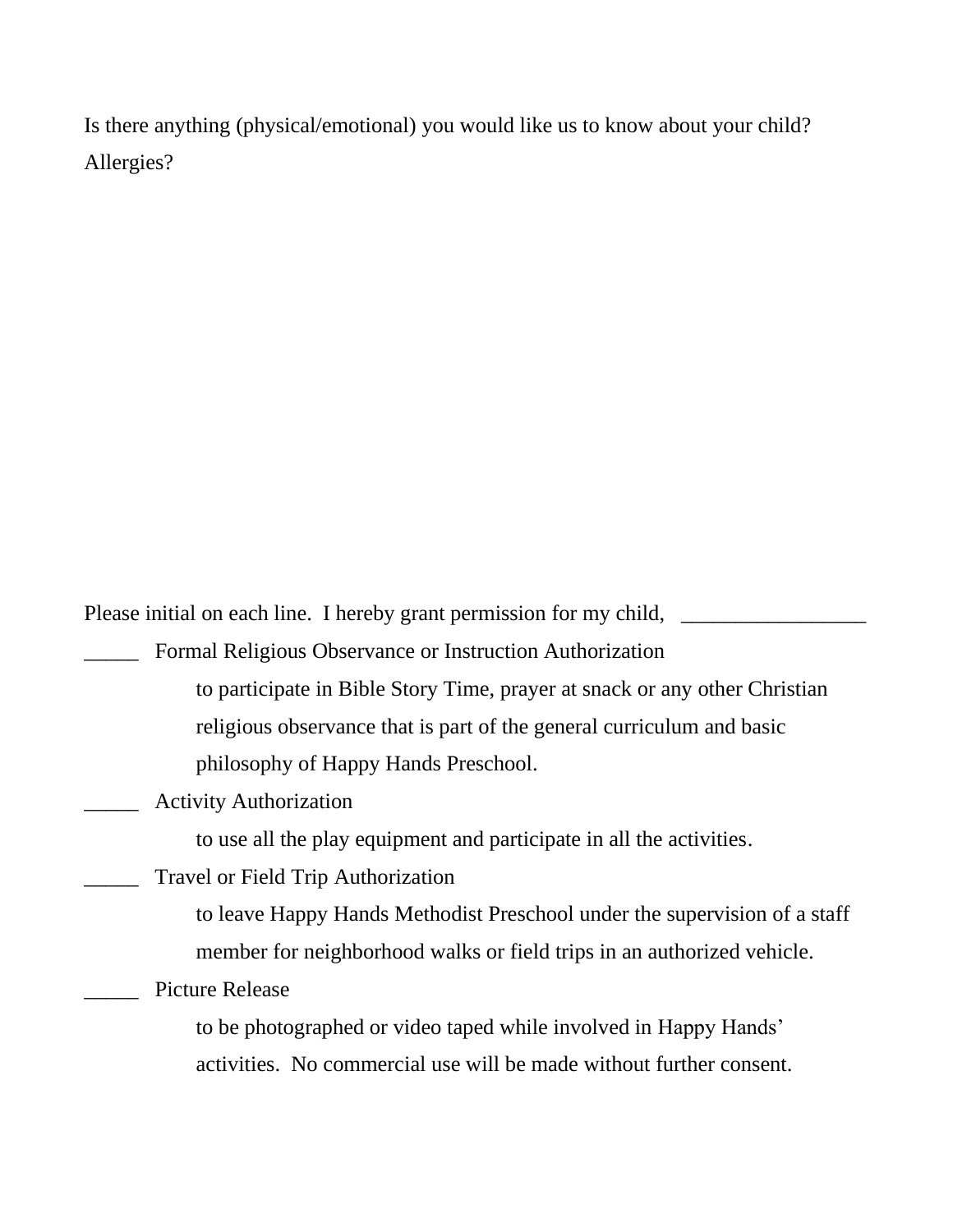## Pick-Up Permission Form

| I hereby give permission for my child,                                         | . to |
|--------------------------------------------------------------------------------|------|
| leave Happy Hands Methodist Preschool with the person(s) named below. It is my |      |
| responsibility to notify the school, in writing, of any changes.               |      |

Please list yourself, spouse, and anyone who may be allowed to pick-up or drop-off your child. This includes grandparents, baby sitters, and car pool drivers.

| Name | <b>Phone Number</b> | Relationship |  |
|------|---------------------|--------------|--|
|      |                     |              |  |
|      |                     |              |  |
|      |                     |              |  |
|      |                     |              |  |
|      |                     |              |  |
|      |                     |              |  |

In order to ensure that all parents clearly understand the procedures and policies of Happy Hands Preschool, we ask all parents to read the information provided and initial the following items:

- \_\_\_\_\_ Monthly tuition payments are due the first week of the month. I understand that a late fee will be assessed.
- There is no reduction of fees for absence or vacation except for an extended illness of the child. The Director should be notified if such a situation occurs.
- I have read and reviewed the Discipline process in the Parent Handbook.